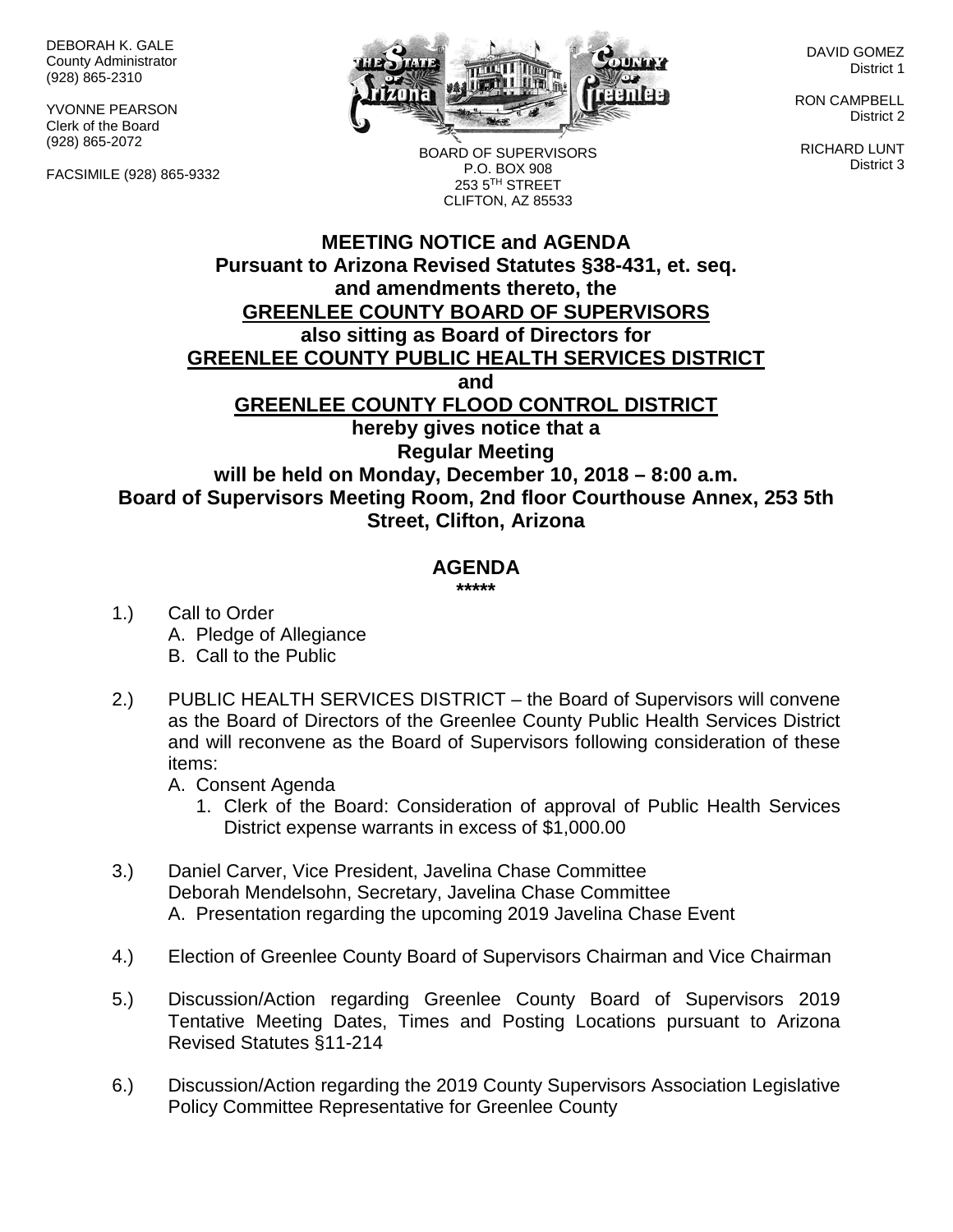BOARD OF SUPERVISORS AGENDA DECEMBER 10, 2018 Page **2** of **4**

- 7.) Tony Hines, Public Works Manager Facilities/Fleet
	- A. Discussion/Action regarding the purchase of one (1) Jail transport van through the Arizona State Procurement contract from Courtesy Chevrolet in an amount not to exceed \$45,853.42 to be paid with budgeted General Funds
	- B. Discussion/Action regarding a request for proposals for building a Jail Kitchen
- 8.) Philip Ronnerud, County Engineer/Planning Director
	- A. Discussion/Action regarding the Agreement with the Arizona Board of Regents, University of Arizona for the Regional Water Planning Update to the Greenlee County Comprehensive Plan project in an amount not to exceed \$5,000.00 to be paid with budgeted General Funds
- 9.) Discussion/Action regarding the Greenlee County comments regarding the Stateline Range National Environmental Policy Act (NEPA) Project
- 10.) Discussion/Action regarding the Greenlee County comments regarding the Arizona Corporation Commission Inquiry into the Role of Forest Bioenergy in Arizona
- 11.) Kay Gale, County Administrator
	- A. County and State budget and legislative issues
	- B. Gila River Corridor Invasive Weed Program
	- C. Calendar of Events
- 12.) Consent Agenda
	- A. Clerk of the Board: Consideration of approval of minutes to previous meetings: 08/06/18; 08/20/18; 09/09/18/; 10/01/18; 10/16/18; 10/29/18; 11/08/18; 11/20/18
	- B. Clerk of the Board: Consideration of approval of expense warrants in excess of \$1,000.00 – Voucher 1037; 1040; 1041
	- C. Chief Finance Officer: Consideration of approval of General Funds loans in the amount of \$829.20 to be reimbursed upon receipt of funds: Fund 118 - \$527.78; Fund 159 - \$301.42
	- D. Clerk of the Board: Consideration of approval of Employee Transaction Form: N. Estrada-Lopez, Administrative Assistant
	- E. Public Works Manager-Facilities: Consideration of approval of Employee Transaction Form: T. Christner, Operations Tech III
	- F. County Sheriff: Consideration of approval of Employee Transaction Form: C. Glosser-Perez, Detention Officer II
	- G. Clerk of the Board: Consideration of approval of Certification of the 5% Fill the Gap Set Aside funds collected for fiscal year 2017/2018 in the amount of \$21,408.54 to be distributed pursuant to Arizona Revised Statutes §41-2421.E
	- H. Clerk of the Board: Consideration of approval of Resolution 18-12-01 authorizing signers on the Greenlee County Advance Travel account with National Bank of Arizona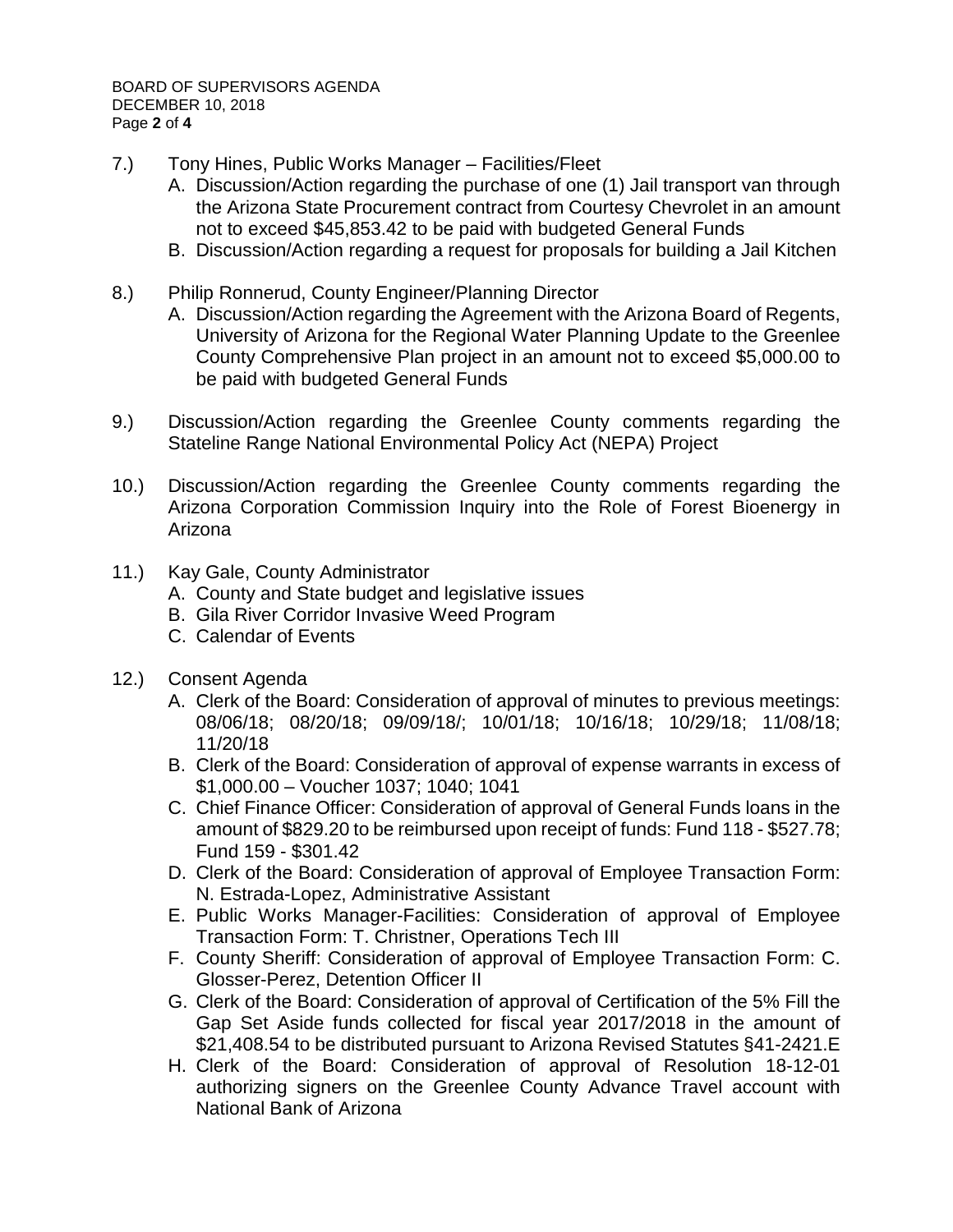- I. Clerk of the Board: Consideration of approval of Resolution 18-12-02 authorizing signers on the Greenlee County FSA account with National Bank of Arizona
- J. Clerk of the Board: Consideration of approval of Resolution 18-12-03 authorizing signers on the Greenlee County Surepay account with National Bank of Arizona
- K. Clerk of the Board: Consideration of approval of Resolution 18-12-04 authorizing signers on the Greenlee County Withholding Clearing account with National Bank of Arizona
- L. Clerk of the Board: Consideration of approval of Resolution 18-12-05 authorizing signers on the Greenlee County Warrant account with National Bank of Arizona
- M. Clerk of the Board: Consideration of approval of Resolution 18-12-06 authorizing signers on the Greenlee County Events Revolving account with National Bank of Arizona
- N. Clerk of the Board: Consideration of approval of Resolution 18-12-07 authorizing signers on the Greenlee County IPS account with National Bank of Arizona
- O. Clerk of the Board: Consideration of approval of Resolution 18-12-08 authorizing signers on the Greenlee County Probation Department account with National Bank of Arizona
- P. Information Technology (IT) Manager: Consideration of approval of a network firewall upgrade by Logicalis in an amount not to exceed \$18,000.00 to be paid with budgeted General Funds
- Q. County Sheriff: Consideration of approval to purchase twenty-two (22) Harris portable radios for the Sheriff's Office through the Arizona State Procurement Contract from Canyon State Wireless in an amount not to exceed \$93,374.43 to be paid with Arizona Department of Homeland Security (AZDOHS) grant funds (\$85,316.00), Gang & Immigration Intelligence Team Enforcement Mission (GIITEM) grant funds (\$4,446.45), and Sheriff Impound Fee funds (\$3,611.98)
- 13.) Supervisors Reports

Supervisor Richard Lunt A. Noxious Weed Meeting

- 14.) Work Session Housing, Opportunity Zone, New Market Tax Credits, and Development in Greenlee County
- 15.) Executive Session pursuant to Arizona Revised Statutes §38-431.03.A.1 for discussion regarding Clerk of the Board and County Administrator positions
- 16.) Adjournment